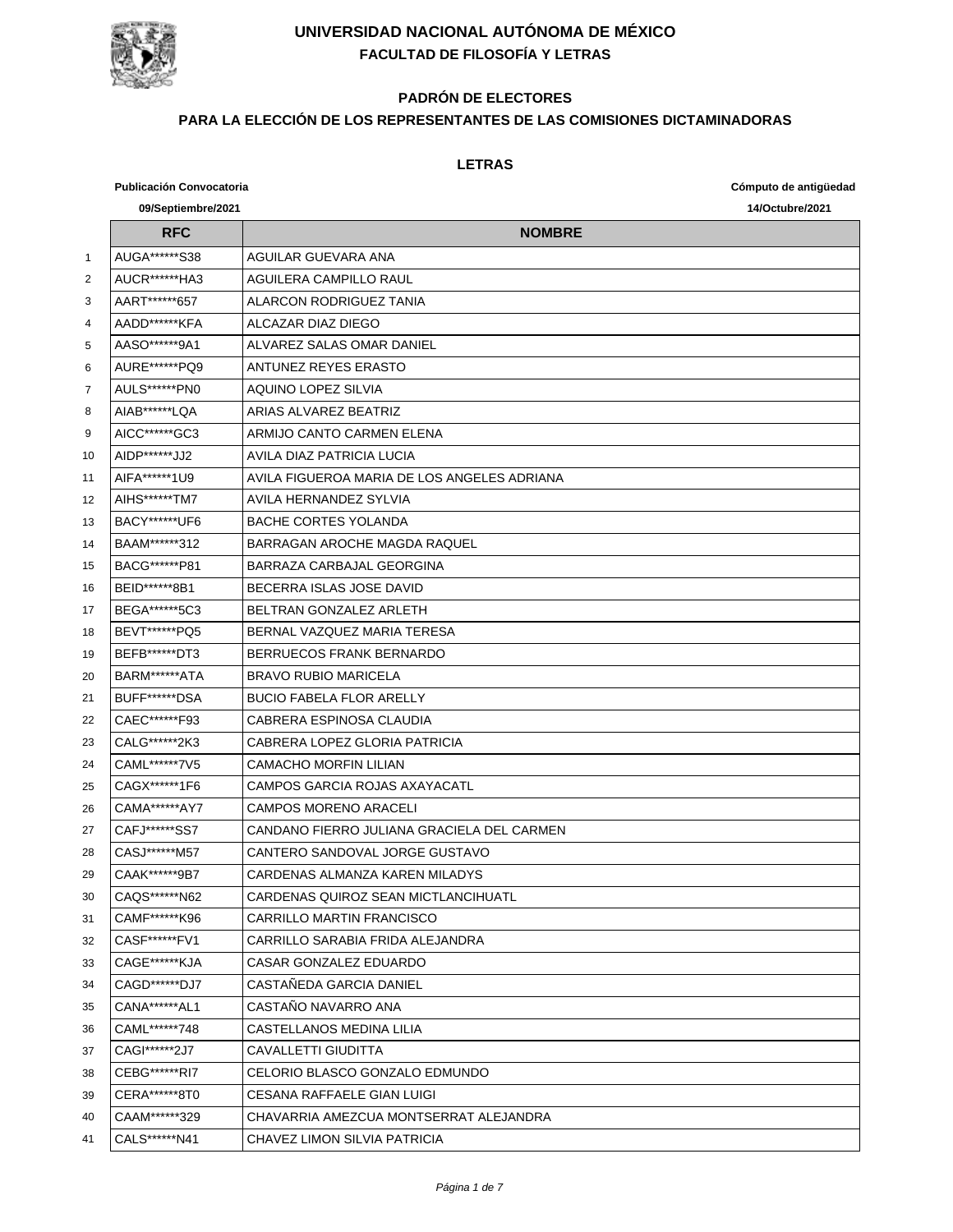

# **PADRÓN DE ELECTORES**

### **PARA LA ELECCIÓN DE LOS REPRESENTANTES DE LAS COMISIONES DICTAMINADORAS**

|    | <b>Publicación Convocatoria</b> |                                                          | Cómputo de antigüedad |
|----|---------------------------------|----------------------------------------------------------|-----------------------|
|    | 09/Septiembre/2021              |                                                          | 14/Octubre/2021       |
|    | <b>RFC</b>                      | <b>NOMBRE</b>                                            |                       |
| 42 | CARD******JT7                   | CHAVEZ RIVADENEYRA DAVID ALBERTO                         |                       |
| 43 | CALG******CN4                   | <b>CLARK DE LARA GUADALUPE BELEM</b>                     |                       |
| 44 | CARL******GC3                   | <b>CLAVEL ROMERO LUZ AURORA</b>                          |                       |
| 45 | COCC*******PC8                  | COMPANY COMPANY CONCEPCION MARIA DEL PILAR               |                       |
| 46 | COCH******F32                   | CONTRERAS CARRETO HECTOR                                 |                       |
| 47 | COGA******N18                   | CONTRERAS GARCIA ADRIANA                                 |                       |
| 48 | COOE******4N7                   | CORONA OLVERA EDGAR ARIEL                                |                       |
| 49 | AUSM******EP7                   | DE AGUERO SERVIN MARIA DE LAS MERCEDES                   |                       |
| 50 | GADG ****** M4A                 | DE GANTE DAVILA GREGORIO ENRIQUE                         |                       |
| 51 | GAGI******118                   | DE LA GARZA GALVEZ IGNACIO                               |                       |
| 52 | MOOA******PE4                   | DE LA MORA OCHOA ALEJANDRO JOSE                          |                       |
| 53 | SIVC******1QA                   | DE LA SIERRA DE LA VEGA CARLOS ANTONIO                   |                       |
| 54 | TEOA*******PJ3                  | DE TERESA OCHOA ADRIANA MARIA                            |                       |
| 55 | CARH******IZ2                   | DEL CASTILLO REYES HUGO ENRIQUE                          |                       |
| 56 | DEMK******NUA                   | DELGADO MARQUEZ KAREN SCARLETT                           |                       |
| 57 | DIAC******2Z1                   | DIAZ ARGUERO CELIA                                       |                       |
| 58 | DIFG******T99                   | DIAZ DE LEON FERNANDEZ DE CASTRO MARIA DE GUADALUPE FLOR |                       |
| 59 | <b>EEMS******ET7</b>            | <b>FMBLETON MARQUEZ SERGIO</b>                           |                       |
| 60 | EIAH******AN6                   | ENRIQUEZ ANDRADE HECTOR MANUEL                           |                       |
| 61 | EIHG******9S5                   | ENRIQUEZ HERNANDEZ GABRIEL MANUEL                        |                       |
| 62 | EEDB*******9B6                  | <b>ESPEJO DIAZ BEATRIZ</b>                               |                       |
| 63 | EIBJ*******194                  | ESPINDOLA BAUTISTA MARIA DE JESUS                        |                       |
| 64 | EIRH******DU3                   | ESPINOZA RUBIO HUGO ALFONSO                              |                       |
| 65 | EUAV******154                   | <b>ESQUIVEL ALVA VICTOR MANUEL</b>                       |                       |
| 66 | EAGV ******* 2N3                | ESTRADA GARCIA VARINIA MARGARITA                         |                       |
| 67 | FEAA******BJ1                   | FERNANDEZ AVILA ALEJANDRA VICTORIA                       |                       |
| 68 | FEAL******BP5                   | FERNANDEZ DE ALBA LUZ AURORA                             |                       |
| 69 | FEGL******JV6                   | FERNANDEZ GUILLERMO LEONOR GUADALUPE                     |                       |
| 70 | FICR*******T59                  | FIGUEROA CORONA RODRIGO                                  |                       |
| 71 | FOBE*******UK3                  | FLORES BLANCAS ERIKA ARANZA                              |                       |
| 72 | FOCM******KF7                   | <b>FLORES COLIN MIGUEL SANTIAGO</b>                      |                       |
| 73 | FODR*******UC2                  | <b>FLORES DAVILA RODRIGO</b>                             |                       |
| 74 | FOMV******9Q6                   | <b>FLORES MILITELLO VICENTE</b>                          |                       |
| 75 | FAGG*******2X2                  | FRANCO GRANADOS GERARDO ALBERTO                          |                       |
| 76 | FAVB******LD2                   | FRANCO VALDES BRENDA                                     |                       |
| 77 | GAJT******MT4                   | GALAZ JUAREZ MARIA TERESA                                |                       |
| 78 | GALC******487                   | GALINDO LEDESMA MARIA DEL CARMEN                         |                       |
| 79 | GACA*******IU1                  | <b>GARCIA CHOW ABSALOM</b>                               |                       |
| 80 | GACG******161                   | GARCIA CONDE GUSTAVO                                     |                       |
| 81 | GAEC*******IH0                  | <b>GARCIA EHRENFELD CLAUDIO</b>                          |                       |
| 82 | GAHG******5V1                   | <b>GARCIA HUBARD GABRIELA</b>                            |                       |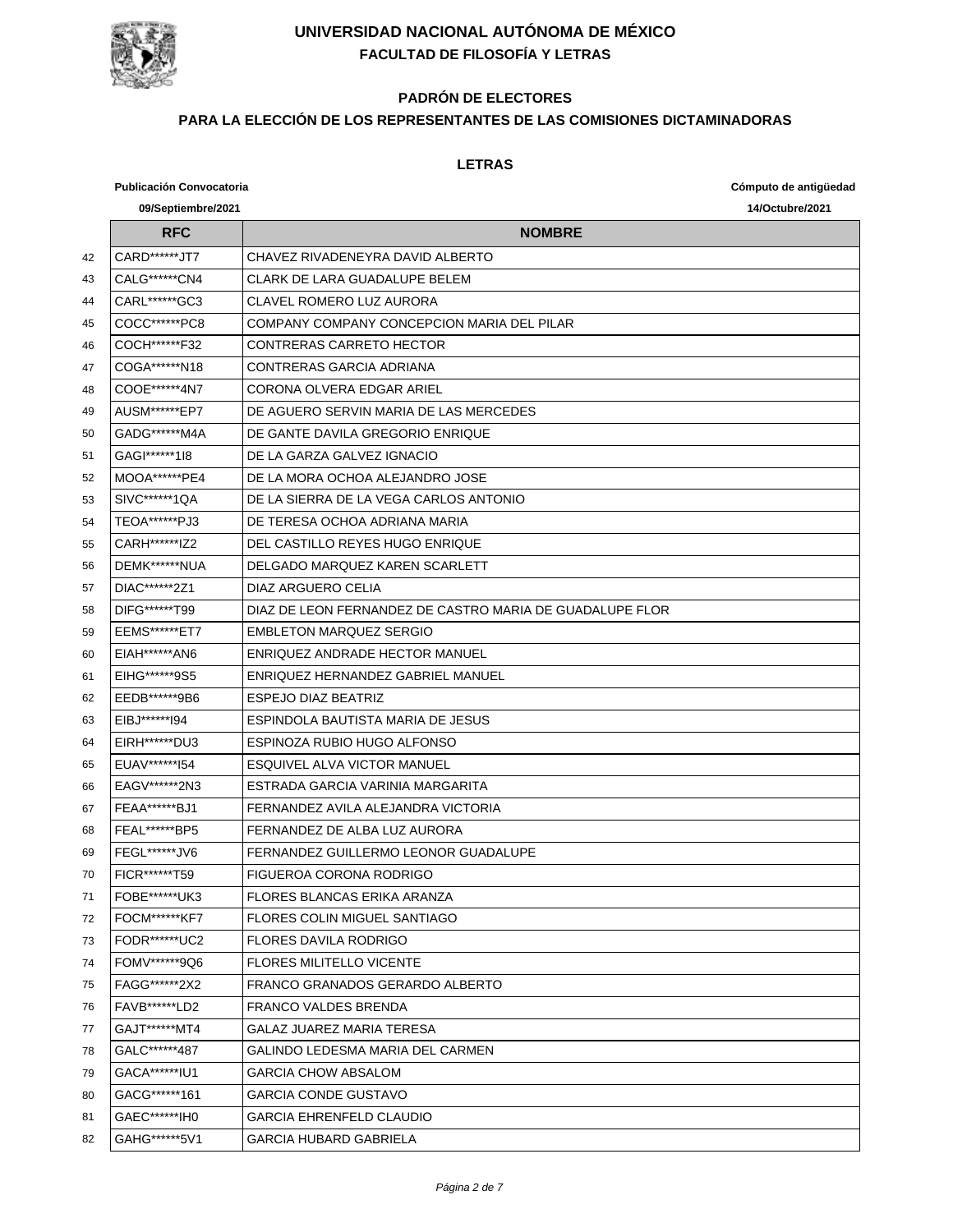

### **PADRÓN DE ELECTORES**

### **PARA LA ELECCIÓN DE LOS REPRESENTANTES DE LAS COMISIONES DICTAMINADORAS**

|     | <b>Publicación Convocatoria</b> |                                                     | Cómputo de antigüedad |
|-----|---------------------------------|-----------------------------------------------------|-----------------------|
|     | 09/Septiembre/2021              |                                                     | 14/Octubre/2021       |
|     | <b>RFC</b>                      | <b>NOMBRE</b>                                       |                       |
| 83  | GAMJ******745                   | <b>GARCIA MORA JOSE DE JESUS</b>                    |                       |
| 84  | GAPD*******V82                  | <b>GARCIA PEREZ DAVID</b>                           |                       |
| 85  | GAPF*******JJ6                  | <b>GARCIA PLIEGO FERNANDO</b>                       |                       |
| 86  | GAVM******K19                   | GARRIDO VALENZUELA MANUEL SEGUNDO                   |                       |
| 87  | GAEM******R40                   | <b>GARZA EUDAVE MARISOL ITZEL</b>                   |                       |
| 88  | GASM******FN1                   | <b>GLANTZ SHAPIRO MARGARITA</b>                     |                       |
| 89  | GOLA*******195                  | <b>GODINAS LAURETTE</b>                             |                       |
| 90  | GOCC*******L62                  | GOMEZ CAÑEDO CESAR EDUARDO                          |                       |
| 91  | GOTA*******DZ7                  | <b>GOMEZ DE TERESA ANDRES</b>                       |                       |
| 92  | GOEG******PV3                   | <b>GOMEZ ESTRADA GRISSEL</b>                        |                       |
| 93  | GOFJ ****** DL0                 | <b>GOMEZ FLORES JESSICA AMERICA</b>                 |                       |
| 94  | GORI******F76                   | <b>GOMEZ RODRIGUEZ IRMA ELIZABETH</b>               |                       |
| 95  | GOIA******GC2                   | <b>GOMIS INIESTA ANA MARIA</b>                      |                       |
| 96  | GOAE*******HF0                  | GONZALEZ ALVAREZ ENRIQUE ALEJANDRO                  |                       |
| 97  | GOKE******JM3                   | GONZALEZ KAÑETAS ERANDI SIRATZENI                   |                       |
| 98  | GOMM******Q27                   | <b>GONZALEZ MONTIEL JOSE MANUEL</b>                 |                       |
| 99  | GORA*******DT2                  | <b>GONZALEZ ROLDAN AURORA</b>                       |                       |
| 100 | GOPA******3U0                   | GONZALEZ Y PEREZ AURELIO                            |                       |
| 101 | GUAA******713                   | GUERRA ALVAREZ ALEJANDRO                            |                       |
| 102 | GUGR******NS8                   | GUIDARELLI MATTIOLI GUTIERREZ RITA                  |                       |
| 103 | GUBG******3N5                   | <b>GUTIERREZ BIBRIESCA GABRIEL</b>                  |                       |
| 104 | GUPM******DF2                   | GUTIERREZ PADILLA MARTHA MARIA                      |                       |
| 105 | GURJ ******* N14                | <b>GUTIERREZ REYNA JORGE</b>                        |                       |
| 106 | GUTD*******DB7                  | <b>GUTIERREZ TRAPAGA DANIEL</b>                     |                       |
| 107 | GURF******DM7                   | <b>GUZMAN RUBIO FEDERICO AUGUSTO</b>                |                       |
| 108 | HEBA*******DD1                  | HERNANDEZ BRAVO ARTURO                              |                       |
| 109 | HECM******UYA                   | HERNANDEZ CONTRERAS MARCO ANTONIO                   |                       |
| 110 | HEDA******A43                   | <b>HERNANDEZ DIAZ AXEL</b>                          |                       |
| 111 | HEGJ*******QD7                  | HERNANDEZ GOMEZ JAVIER AXEL                         |                       |
| 112 | HEHJ******NH0                   | HERNANDEZ HERNANDEZ JANET ROXANA                    |                       |
| 113 | HEOL*******T72                  | HERNANDEZ ONATE LEONOR                              |                       |
| 114 | HEPH*******FI8                  | HERNANDEZ PEREZ HECTOR                              |                       |
| 115 | HERS******MZ2                   | HERNANDEZ ROURA SERGIO ARMANDO                      |                       |
| 116 | HESA*******T13                  | HERNANDEZ SOC ALBA PATRICIA                         |                       |
| 117 | HEGR******8S2                   | <b>HERREJON GARCIA ROSAURA</b>                      |                       |
| 118 | HECA******UU2                   | HERRERA CURIEL JOSE ARNULFO                         |                       |
| 119 | <b>HESL******QJ2</b>            | HERRERA SANCHEZ LUCILA DE NUESTRA SENORA DE LOURDES |                       |
| 120 | HUCY******P45                   | HUERTA CABRERA YAZMIN VICTORIA                      |                       |
| 121 | HUFN*******CGA                  | HUERTA FLORES NOROHELLA ISABEL                      |                       |
| 122 | IITM******LB5                   | IRIGOYEN TROCONIS MARTHA PATRICIA                   |                       |
| 123 | IIVO******TA1                   | ISIDRO VAZQUEZ OLIVIA                               |                       |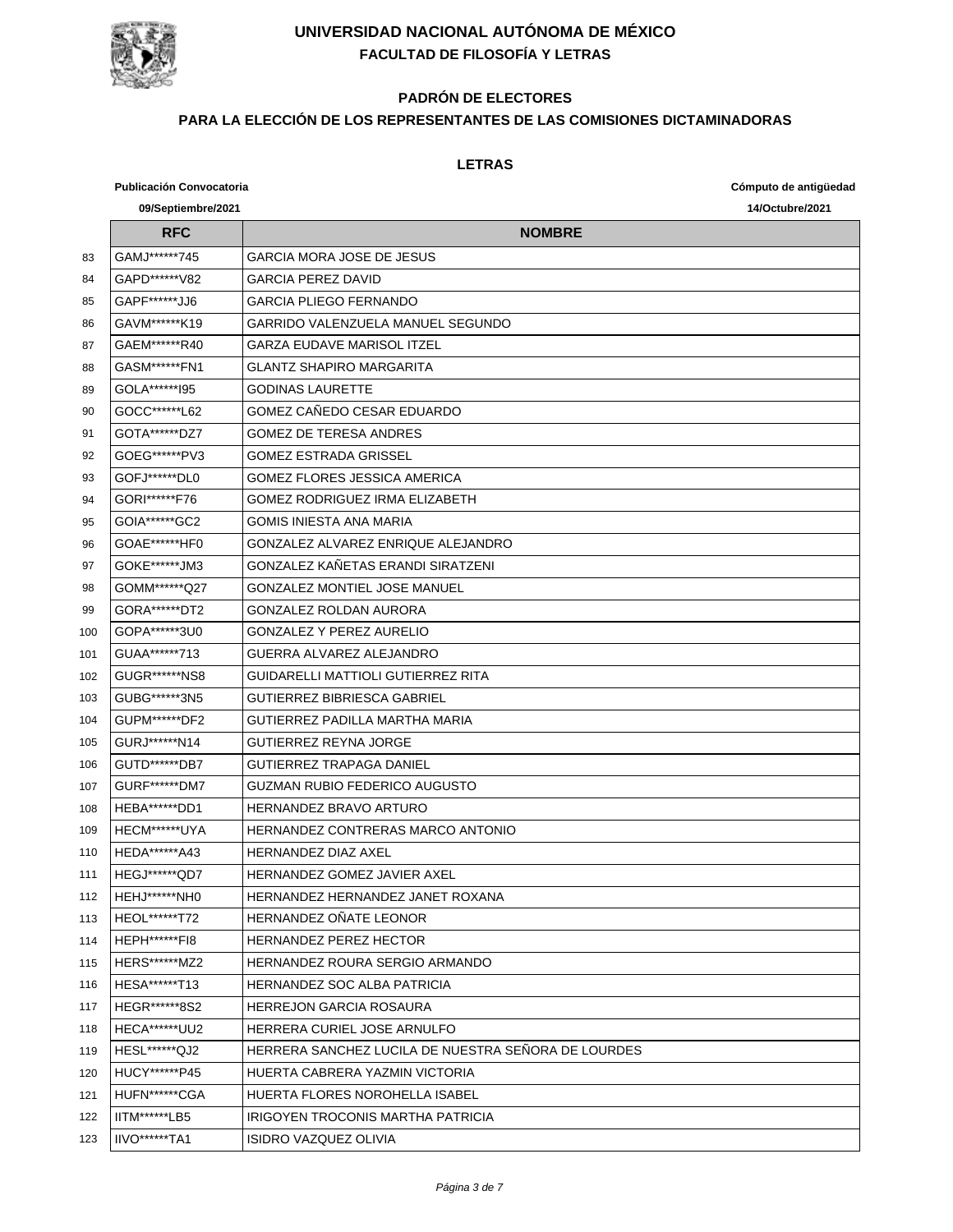

# **PADRÓN DE ELECTORES**

### **PARA LA ELECCIÓN DE LOS REPRESENTANTES DE LAS COMISIONES DICTAMINADORAS**

|     | <b>Publicación Convocatoria</b> |                                          | Cómputo de antigüedad |
|-----|---------------------------------|------------------------------------------|-----------------------|
|     | 09/Septiembre/2021              |                                          | 14/Octubre/2021       |
|     | <b>RFC</b>                      | <b>NOMBRE</b>                            |                       |
| 124 | IAJM******MZ7                   | <b>ISLAS JACINTO MARCELA</b>             |                       |
| 125 | JAGM*******LD7                  | JAIME GONZALEZ MARTHA CECILIA            |                       |
| 126 | JABJ******S51                   | JAIMES BAUTISTA JESUS CARLOS             |                       |
| 127 | JIBS******367                   | JIMENEZ BARBA SILVIA                     |                       |
| 128 | JOKP******4DA                   | JOHANSSON KERAUDREN PATRICK JOHAN ARNOLD |                       |
| 129 | JUCG******ME9                   | JUAREZ CABAÑAS MARIA GUADALUPE           |                       |
| 130 | JUCA*******450                  | JUAREZ CARBAJAL ALBERTO                  |                       |
| 131 | <b>KAKS******TF2</b>            | KAMENETSKAIA KOTSERUBA SOFIA             |                       |
| 132 | LESB******2X6                   | LECUMBERRI SALAZAR BERTHA                |                       |
| 133 | LIMG******CQ1                   | LIZARRAGA MAQUEO GUSTAVO HUMBERTO        |                       |
| 134 | LOJE******G59                   | LOCKE JESSICA COURTNEY                   |                       |
| 135 | LOGN******PM6                   | LOPEZ GUEVARA NORMA ALEJANDRA            |                       |
| 136 | LONM******AH2                   | LOPEZ NORIEGA MAURICIO                   |                       |
| 137 | LOPO*******TT0                  | LOPEZ PACHECO OMAR                       |                       |
| 138 | LOSL ****** QD6                 | LOPEZ SERRATOS MARIA LETICIA             |                       |
| 139 | <b>MADN******KL9</b>            | <b>MACIAS DAVALOS NORMA</b>              |                       |
| 140 | MAGD******BB1                   | MARIN GRAJEDA DENI MARIA                 |                       |
| 141 | MAUB******4X8                   | <b>MARIN URIBE BRENDA CORINA</b>         |                       |
| 142 | MAMA******CX3                   | MARQUEZ MARDONES ANDRES ARMANDO          |                       |
| 143 | MAEJ ****** M42                 | MARTINEZ ELIZALDE JOCELYN                |                       |
| 144 | MALE*******5G0                  | MARTINEZ LUNA ELIBERTA ESTHER            |                       |
| 145 | MALR******SU5                   | <b>MARTINEZ LUNA RICARDO</b>             |                       |
| 146 | MASG******533                   | MARTINEZ ZALCE SANCHEZ GRACIELA          |                       |
| 147 | MAZB******3W7                   | MARTINEZ ZEPEDA BARUCH                   |                       |
| 148 | MACM******DK2                   | <b>MATEO CALDERON JOSE MANUEL</b>        |                       |
| 149 | MECS******B12                   | MEDRANO CALDERON JOSE SABAS              |                       |
| 150 | MEGF*******HE4                  | MENDOZA GARCIA JOSE FRANCISCO            |                       |
| 151 | <b>META******NS8</b>            | <b>MENDOZA TORO AMAURY</b>               |                       |
| 152 | MIPT******9E8                   | MIAJA Y DE LA PENA MARIA TERESA          |                       |
| 153 | MOTB******3I7                   | <b>MOLINA Y TORRES BEATRIZ AMALIA</b>    |                       |
| 154 | MOZM******K78                   | MOLINA ZAMORA MARCO ANTONIO              |                       |
| 155 | MOSA*******5F9                  | MONCADA SANCHEZ ARMANDO                  |                       |
| 156 | MOVR******G60                   | MONDRAGON VELAZQUEZ JOSE RAFAEL          |                       |
| 157 | MOAM******QH6                   | MONTEMAYOR ACEVES MARTHA ELENA           |                       |
| 158 | MOPI******6J9                   | MORA PERALTA IDANELY                     |                       |
| 159 | MOPP ****** MM0                 | MORA PEREZ TEJADA PABLO GERARDO          |                       |
| 160 | MOGR******718                   | <b>MORALES GRAJALES RODRIGO</b>          |                       |
| 161 | MORG*******CJ5                  | MORALES ROMERO GUILLERMO SAUL            |                       |
| 162 | MOBS******NQ8                   | MORSELLI BARBIERI SIMONETTA              |                       |
| 163 | MURA******LV3                   | MUCINO RUIZ JOSE ANTONIO                 |                       |
| 164 | NACA******EV0                   | NAJERA Y CORVERA ABENAMAR RENE           |                       |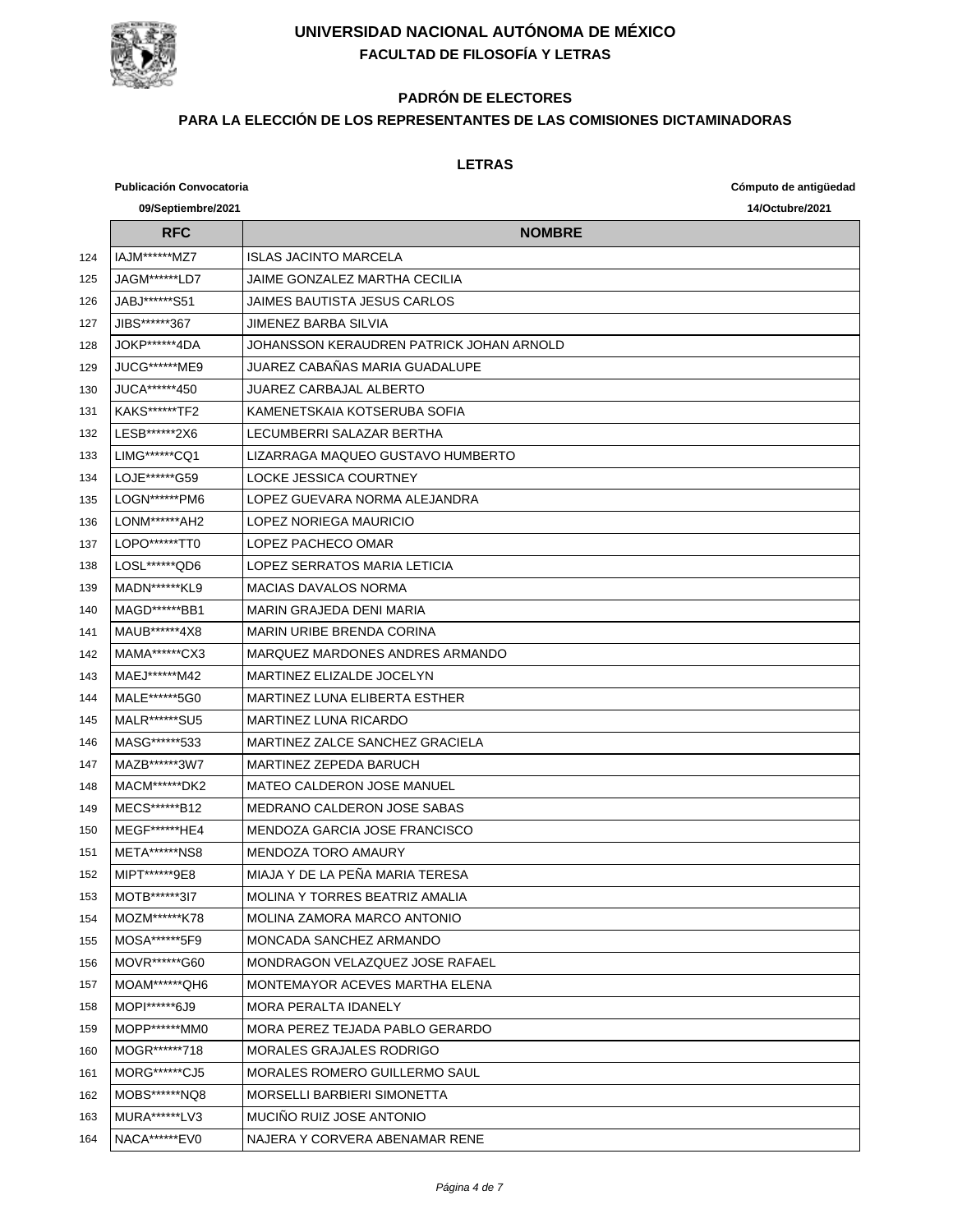

# **PADRÓN DE ELECTORES**

### **PARA LA ELECCIÓN DE LOS REPRESENTANTES DE LAS COMISIONES DICTAMINADORAS**

|     | <b>Publicación Convocatoria</b> |                                  | Cómputo de antigüedad |  |
|-----|---------------------------------|----------------------------------|-----------------------|--|
|     | 09/Septiembre/2021              |                                  | 14/Octubre/2021       |  |
|     | <b>RFC</b>                      | <b>NOMBRE</b>                    |                       |  |
| 165 | NARG *******                    | NAVA ROSALES GILBERTO ANTONIO    |                       |  |
| 166 | NAQY******657                   | NAVARRETE QUAN YOSAHANDI         |                       |  |
| 167 | NEME******GU9                   | NEGRIN MUÑOZ MARIA EUGENIA       |                       |  |
| 168 | NUAE******GB3                   | NUNEZ ALONSO EVA                 |                       |  |
| 169 | OICC*******C28                  | OLIVARES CHAVEZ CAROLINA         |                       |  |
| 170 | OIZR******796                   | OLIVARES ZORRILLA ROCIO          |                       |  |
| 171 | OOAJ******UX7                   | OROZCO ABAD JUDITH               |                       |  |
| 172 | OUCM******267                   | OZUNA CASTAÑEDA MARIANA          |                       |  |
| 173 | PASM******9N9                   | PALACIOS SIERRA MARGARITA        |                       |  |
| 174 | PACC*******GL0                  | PALMA CANO CLAUDIA VERONICA      |                       |  |
| 175 | PARR*******354                  | PALMA ROJO RODOLFO               |                       |  |
| 176 | PAPE*******H2A                  | <b>PALMERO PALACIOS ERICK</b>    |                       |  |
| 177 | PAZM******HC2                   | PAREDES ZEPEDA MARCOS ALBERTO    |                       |  |
| 178 | PAMR******8X6                   | PASILLAS MENDOZA REBECA          |                       |  |
| 179 | PAYG*******CR9                  | PASTRAN YAÑEZ GUILLERMO MIGUEL   |                       |  |
| 180 | PEJL*******P63                  | PENELLA JEAN MARIA DE LOURDES    |                       |  |
| 181 | PEBA******GM4                   | PEREZ BARAJAS ALAN EMMANUEL      |                       |  |
| 182 | <b>PECM******</b>               | PEREZ CASTILLO MADELENN ARACELI  |                       |  |
| 183 | PEMA******1A2                   | PEREZ MARTINEZ ANA ELSA          |                       |  |
| 184 | PESM******9U2                   | PEREZ SILVA MARCELO              |                       |  |
| 185 | PIAD******6X5                   | PINEDA AVILES DAVID ANTONIO      |                       |  |
| 186 | PIMA******BD4                   | PINEDA MARTINEZ ARAMIZ           |                       |  |
| 187 | PICR******IW1                   | PRIEGO CUETARA ROCIO DEL ALVA    |                       |  |
| 188 | QUAL******DC8                   | QUEZADA ALAMEDA JOSE LUIS        |                       |  |
| 189 | QUVM******BD8                   | QUIJANO VELASCO MONICA           |                       |  |
| 190 | QUMJ******LV7                   | QUINONES MELGOZA JOSE            |                       |  |
| 191 | QUSD******PB6                   | QUIROZ SOTO DANIELA              |                       |  |
| 192 | RABM******560                   | RAMIREZ BATALLA MIGUEL ANGEL     |                       |  |
| 193 | RAFG******H20                   | RAMIREZ FERMIN GLORIA ANGELICA   |                       |  |
| 194 | RAPY******8J0                   | RAMIREZ PEREZ YESICA             |                       |  |
| 195 | RAPD ****** AV2                 | RANGEL PICHARDO DIANA IRAIS      |                       |  |
| 196 | REAE******SE7                   | REVUELTAS ACEVEDO EUGENIA        |                       |  |
| 197 | RECT*******KE9                  | REYES CAREAGA TERESITA ADRIANA   |                       |  |
| 198 | RECB*******B45                  | REYES CORIA BULMARO ENRIQUE      |                       |  |
| 199 | REMN******4T5                   | REYNA MENDEZ NOE ISRAEL          |                       |  |
| 200 | RENJ*******JM6                  | <b>REYNOSO NOVERON JEANETT</b>   |                       |  |
| 201 | RIDP******N2A                   | RIVERA DIAZ PEDRO EMILIO         |                       |  |
| 202 | ROAJ ******9X0                  | RODRIGUEZ AGUILAR JUAN CARLOS    |                       |  |
| 203 | ROAA*******6N6                  | RODRIGUEZ AGUILERA ANDROS ERIK   |                       |  |
| 204 | ROBE******HQ3                   | RODRIGUEZ BRONDO ELSA DEL CARMEN |                       |  |
| 205 | ROAC******GWA                   | RODRIGUEZ DE ALBA CARLOS RODOLFO |                       |  |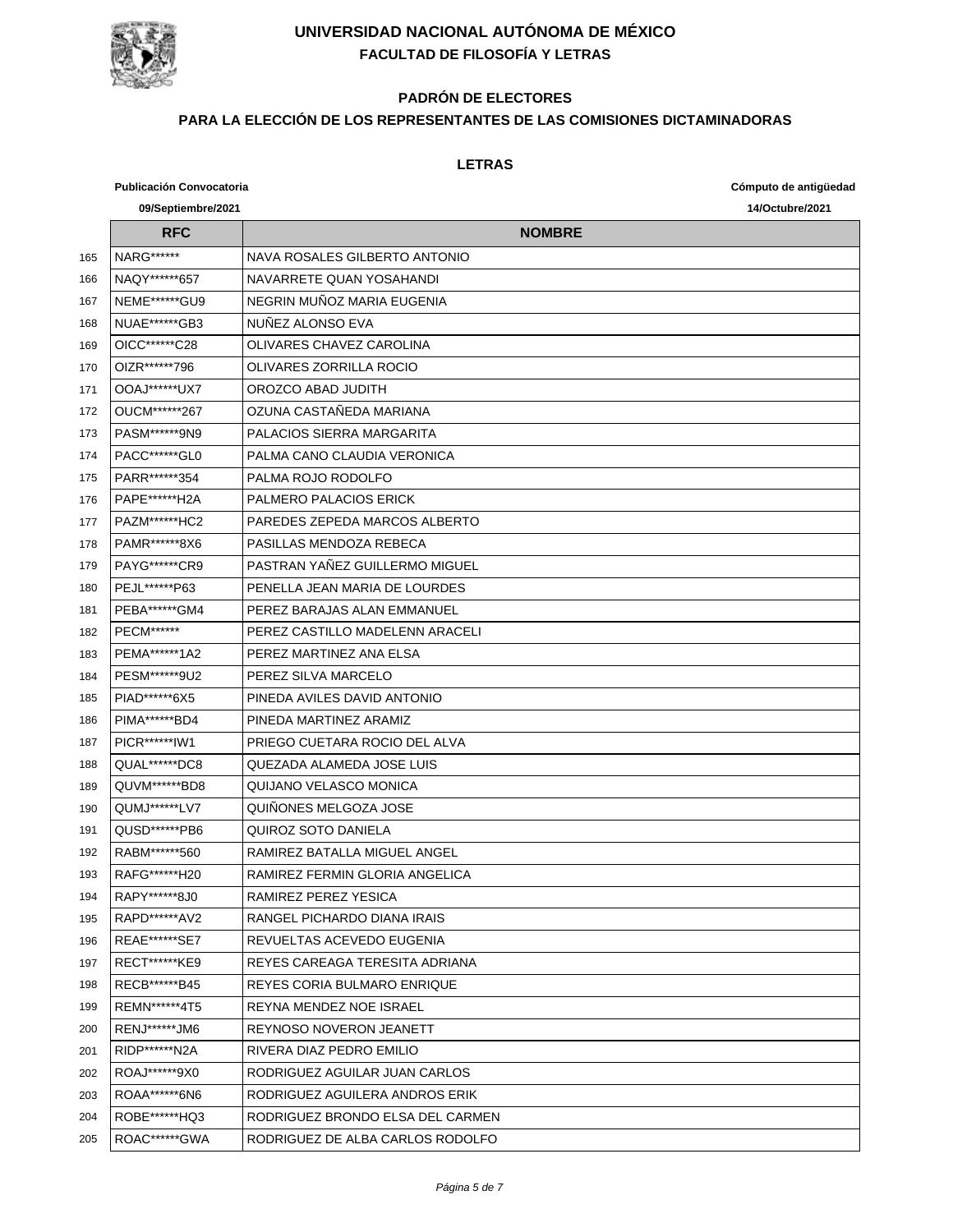

# **PADRÓN DE ELECTORES**

### **PARA LA ELECCIÓN DE LOS REPRESENTANTES DE LAS COMISIONES DICTAMINADORAS**

|     | <b>Publicación Convocatoria</b> |                                        | Cómputo de antigüedad |
|-----|---------------------------------|----------------------------------------|-----------------------|
|     | 09/Septiembre/2021              |                                        | 14/Octubre/2021       |
|     | <b>RFC</b>                      | <b>NOMBRE</b>                          |                       |
| 206 | ROHD*******E45                  | RODRIGUEZ HERNANDEZ DALMACIO           |                       |
| 207 | ROLA******SM4                   | RODRIGUEZ LAZCANO ALEJANDRO            |                       |
| 208 | ROVN******9S1                   | RODRIGUEZ VALLE NIEVES                 |                       |
| 209 | RONC*******RG5                  | ROJAS NIETO CECILIA                    |                       |
| 210 | ROAL******6Z5                   | ROJAS Y ALVAREZ GAYOU MARIA DE LOURDES |                       |
| 211 | ROCM******764                   | ROMERO CORA MIGUEL ANGEL               |                       |
| 212 | ROGL*******JV2                  | ROMERO GAMEZ LUIS ALFONSO              |                       |
| 213 | ROQL*******5AA                  | ROMERO QUEBRADO LILIAN                 |                       |
| 214 | <b>ROER******KW4</b>            | ROMO ESTUDILLO RAUL ALEJANDRO          |                       |
| 215 | ROZJ ******* BF4                | ROSADO ZACARIAS JUAN ANTONIO           |                       |
| 216 | ROLL******LMA                   | ROSALES LUNA LAURA LETICIA             |                       |
| 217 | SAMD******PI5                   | SALDAÑA MONCADA DAVID ISSAI            |                       |
| 218 | SAGI******FK1                   | SALGADO GARCIA IVAN                    |                       |
| 219 | SALM******9Z4                   | SALGADO LOPEZ MELANIE DEL CARMEN       |                       |
| 220 | SAAC******7S0                   | SANCHEZ ABAD CONCEPCION                |                       |
| 221 | SABE*******2X0                  | SANCHEZ BARRAGAN FRNESTO GABRIEL       |                       |
| 222 | SABI******AC5                   | SANCHEZ BECERRIL IVONNE                |                       |
| 223 | SAGE******159                   | SANCHEZ GOMEZ ELIA                     |                       |
| 224 | SAMA*******E97                  | SANCHEZ MUÑOZ ANGELICA                 |                       |
| 225 | SAVR******135                   | SANCHEZ VALENCIA ROBERTO               |                       |
| 226 | SAVO*******3B9                  | SANCHEZ VELAZQUEZ OCTAVIO AUGUSTO      |                       |
| 227 | SAZE******HV2                   | SANCHEZ ZUÑIGA ERICK YAIR              |                       |
| 228 | SAML*******JKA                  | SANTIAGO MARTINEZ MARIA DE LOURDES     |                       |
| 229 | SEPD*******713                  | <b>SEFAMI PAZ DANIEL</b>               |                       |
| 230 | SESL*******IC5                  | SEGOVIA SOSA LUIS ENRIQUE              |                       |
| 231 | SOVI******826                   | SOLANA VASQUEZ INGRID                  |                       |
| 232 | SOCL******UP5                   | <b>SOLIS CORONA LAKSMI</b>             |                       |
| 233 | SOBR******SK9                   | SOTO BUSTAMANTE REBECCA                |                       |
| 234 | TA7P******B77                   | TAPIA ZUÑIGA PEDRO CONSTANTINO         |                       |
| 235 | TERO*******S21                  | <b>TELLEZ ROBERTO</b>                  |                       |
| 236 | TEHV******HQ0                   | TELLO HERNANDEZ VANESSA                |                       |
| 237 | TETM******SM6                   | TENORIO TRILLO MARTHA LILIA            |                       |
| 238 | TOLJ******9X9                   | TORRES LOPEZ JUAN CARLOS               |                       |
| 239 | TOLM******Q69                   | TORRES LOPEZ MARTHA OFELIA             |                       |
| 240 | TOMR******714                   | TORRES MARTINEZ RAUL                   |                       |
| 241 | TOMS******NJ1                   | TORRES MARTINEZ SANDRA LOURDES         |                       |
| 242 | TEMF*******133                  | TREJO MADRIGAL FERNANDO                |                       |
| 243 | <b>TUHA******EG9</b>            | TSUTSUMI HERNANDEZ ANA ISABEL          |                       |
| 244 | VATC******MD0                   | <b>VACA TREJO CRISTABEL</b>            |                       |
| 245 | VACJ ****** 9K4                 | VADILLO COMESAÑA JUAN MANUEL           |                       |
| 246 | VAAU******TH1                   | VALDERRAMA ABAD ULISES                 |                       |